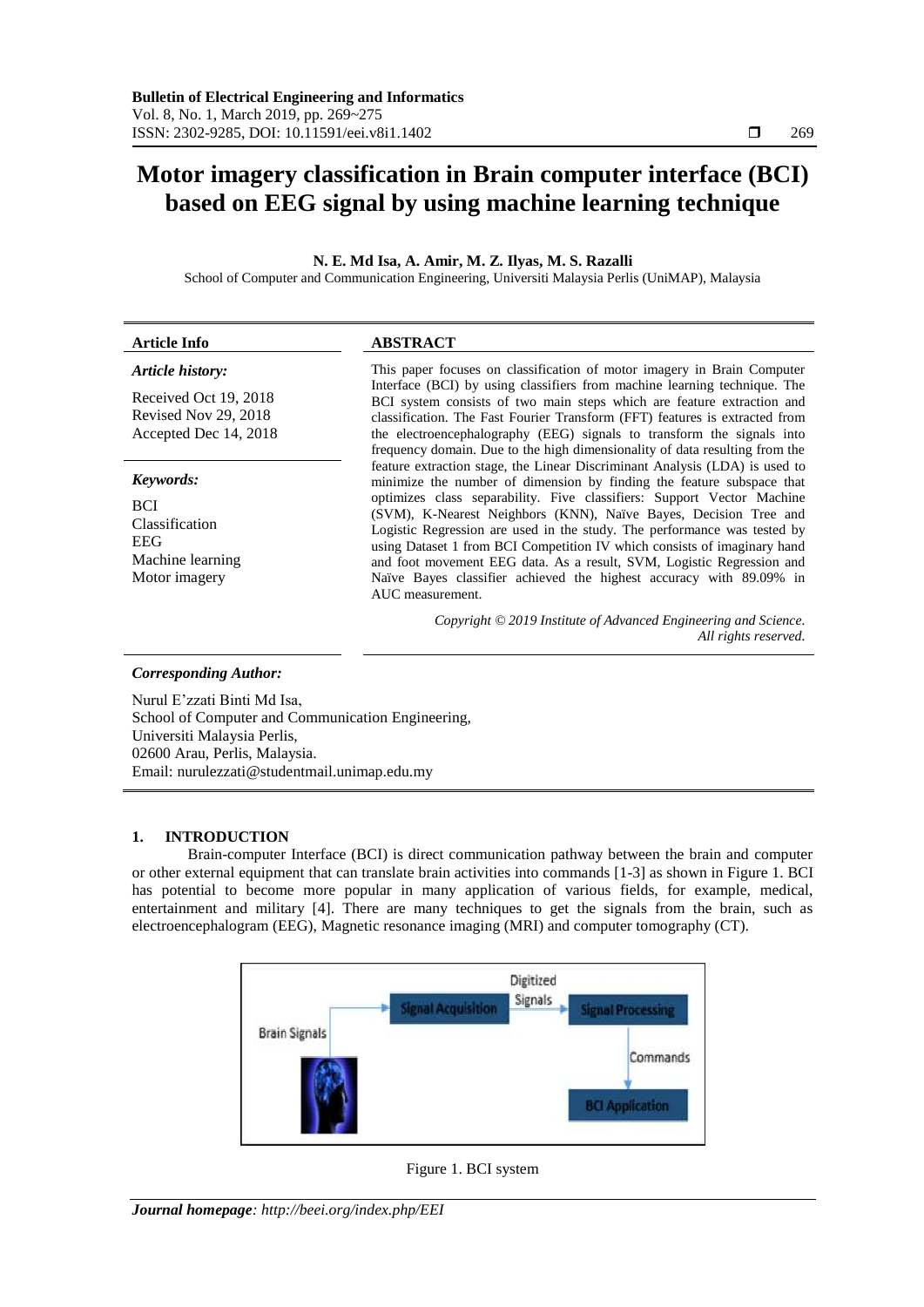EEG is one of the most commonly used in BCI to records electrical activity and brain waves by placing the electrode on the scalp. EEG capable in capturing brain information processing quickly with high temporal resolution, but it has low spatial resolution and high noise level which make it challenging to extract useful information from EEG signals for BCI application [5].

Motor imagery is a popular paradigm in EEG-based BCI system [6]. The classification of the imaginary movement such as hand and foot movements is included in this paradigm [7]. Machine learning technique is commonly used in this classification process as it has the ability to model high-dimensional datasets [8]. Machine learning is the technique which can be briefly defined as enabling computers make successful predictions using past experiences [9].

In machine learning, there are various algorithms for classification process such as Support Vector Machine (SVM), K-Nearest Neighbors (KNN), Naïve Bayes, Decision Tree, and Logistic Regression. SVM is one of the algorithm that usually used for motor imagery classification in a BCI system [3, 6], [10-13]. In [14], the classification of motor imagery is done by comparing the signal using the KNN classifier. Besides that, KNN also used in automated seizure detection [15] to classify EEG signals either seizure or non-seizure. Naïve Bayes approach is used in [16, 17] to classify motor imagery and lower limb movement respectively. In [18], Decision Tree is used to classify the brain signals from imaginary tasks to open and close the hand for holding a ball. Logistic regression is used in [19] to classify the left and right motor imagery signals.

The successful deployment of a BCI system is depend on the effectiveness of signal processing to classify the desired signals. Therefore, the aim of this paper is to study the performance of various classification algorithms in machine learning technique which can be used to classify motor imaginary task. In this paper, we study five machine learning algorithm: SVM, KNN, Naïve Bayes, Decision Tree and Logistic Regression. The results helps in choosing better algorithm that makes a good classification performance in motor imagery classification. The rest of this paper is organized as follows: Section II gives the description of the dataset used. Section III contains the methodology of research. In section IV, the results is displayed with the discussion. Lastly, section V is conclusion.

#### **2. DATA DESCRIPTION**

The dataset used is Dataset 1 [20] from BCI Competition IV provided by B.Blankertz, C. Vidaurre and K.-R.Müller from Berlin (Germany). Motor imagery was performed by four healthy participants served as experimental subjects (a, b, f and g) [21]. Two mental tasks out of three tasks which are right hand movements, left hand movements or foot movements (side chosen by subject and can be both feet) is performed by the subjects in this experiment. The mental task performed by each subject is shown in Table 1.

The experiment have two sessions which are calibration and evaluation session to record the training and test data respectively. Training data were provided with complete marker information which shown where the mental task is performed as it could be used for adapting the parameters of the methods or models while test data only consisted of the EEG signals, without any marker. Therefore, in this paper we use the data from calibration session only.

In the first two runs, all subjects was asked to perform a certain mental task based on arrows pointing left, right, or down that are presented as visual cues on a computer screen. The cues were displayed for a period of 4s which interleaved with 2s of blank screen and 2s with a fixation cross shown in the center of the screen. Each subject have a total of 200 trials, as in each run 50 trials of each of the chosen two classes have been presented as shown in Table 2. A break of 15s was given for relaxation after every 15 trials and there were longer breaks of 5–15min between the runs.

| Table 1. Mental task performed for each subject |                       |  | Table 2. Total of trials for each of the chosen class |            |           |           |  |
|-------------------------------------------------|-----------------------|--|-------------------------------------------------------|------------|-----------|-----------|--|
| <b>Subjects</b>                                 | Movements             |  | <b>Subjects</b>                                       | Movements  | $1st$ run | $2nd$ run |  |
| a                                               | Left hand, Right foot |  | a.t                                                   | Left hand  | 50        | 50        |  |
|                                                 | Right hand, Left hand |  |                                                       | Right hand | 50        | 50        |  |
|                                                 | Left hand, Right foot |  | b,g                                                   | Left hand  | 50        | 50        |  |
|                                                 | Right hand, Left hand |  |                                                       | Right hand | 50        | 50        |  |
|                                                 |                       |  |                                                       |            |           |           |  |

## **3. RESEARCH METHOD**

## **3.1. Feature extraction based on FFT-LDA**

The aim of feature extraction process is to extract the desired signals from the raw EEG signals and eliminates the unwanted signals such as background noise. The EEG signals is divided based on frequency bands which are gamma, beta, alpha, theta, and delta band. The frequency of motor imagery is usually lies in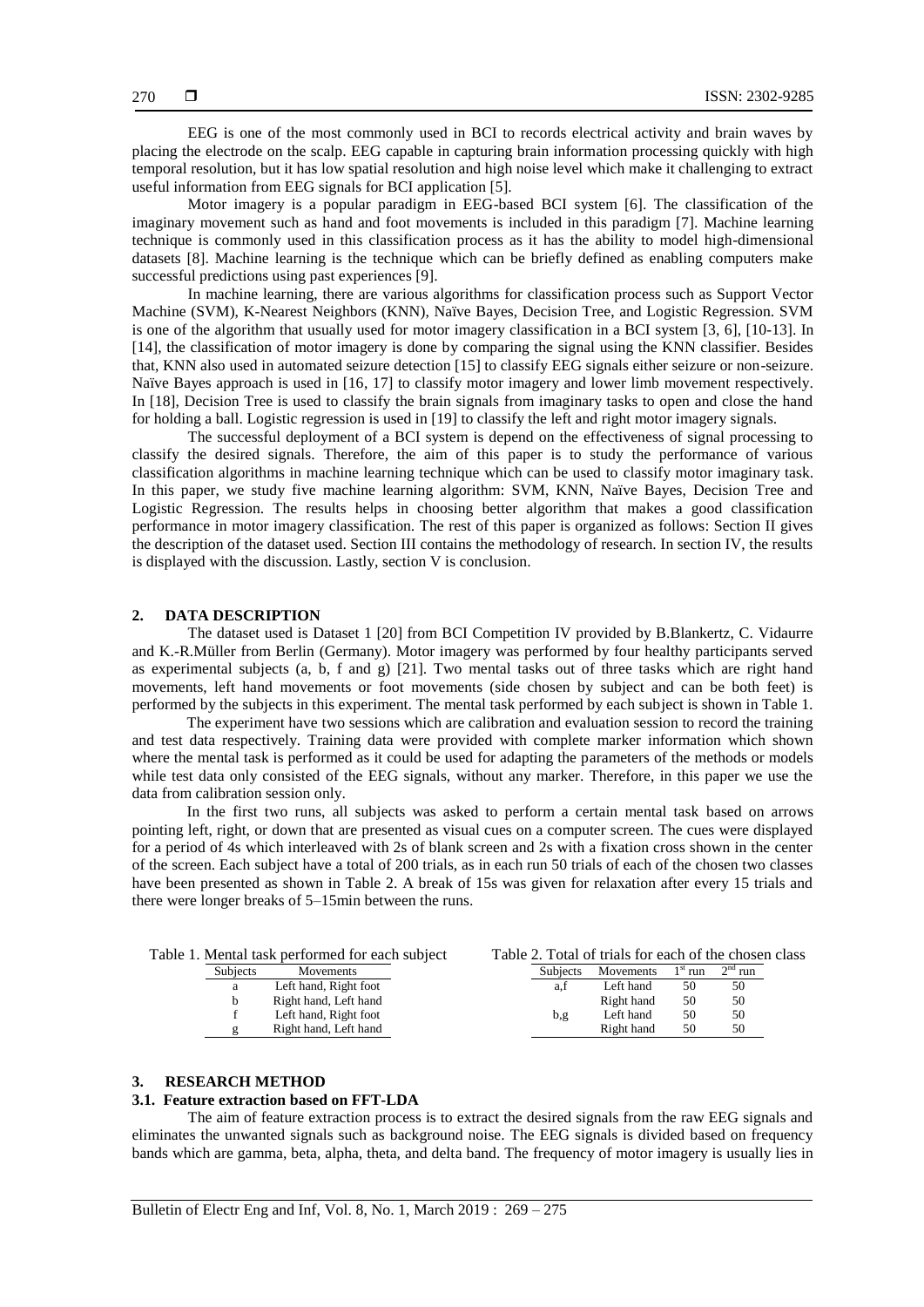alpha or beta band. Thus, the EEG signal processing should be process in term of frequency. The raw EEG signals which is in time domain, need to convert to frequency domain for better extraction.

The Fast Fourier Transform (FFT) is applied in order to transforms the signal from the time domain to frequency domain. In FFT, the raw EEG signals is compared to sine waves consisting certain frequencies and the matching score is calculated. The result of matching score is depend on the similarity between the signals to the sine wave.

Linear Discriminant Analysis (LDA) is then applied to FFT features to increase the computational efficiency by reduce the number of dimension in a dataset. Therefore, the degree of over-fitting can be reduced and the class separability is optimized by finding the feature subspaces [22]. The features extracted from FFT-LDA are then feed into several classifiers for classification process. Figure 2 shows the block diagram of the feature extraction process for better understanding.



Figure 2. Block diagram of feature extraction process

#### **3.2. Classification**

Classification process is the technique to identify the class of the samples in the dataset. In this paper, the classifier is used to identify the type of movements such as left hand, right hand and right foot as shown in Figure 3. Five classifiers are used in this paper as follows:



Figure 3. Block diagram of classification process

#### **3.2.1. Support Vector Machine (SVM)**

Support Vector Machine (SVM) is a classifier based on Statistical Learning Theory [23] which its algorithm is used to find decision boundary between the class samples, which correctly separates the samples into the classes. SVM can effectively prevent the defects of traditional classification methods, such as over learning, dimension disaster and local minima [3]. This classifier aims to maximize the distance between decision boundary and support vectors which is called as margin [22]. The samples is separates according to their class by SVM algorithm as this algorithm find the decision boundary between classes and maximize the margin.

# **3.2.2. K-Nearest Neighbors (KNN)**

K-Nearest Neighbors (KNN) is a non-parametric learning algorithm [24] which capable to characterize EEG data as it is a suitable for noisy and large data and its result is depend on the value of k and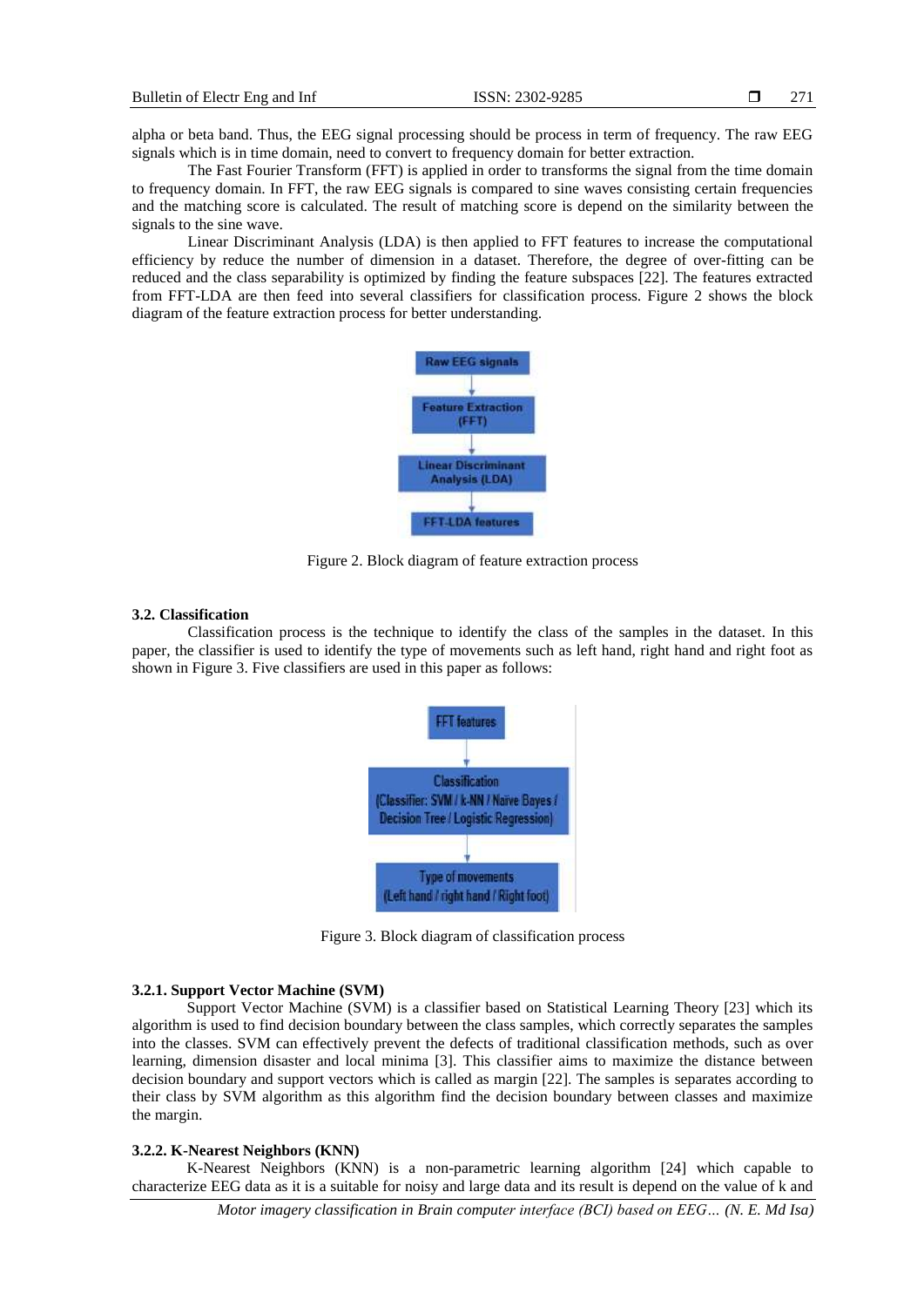distance metric used [23]. The new data point is classified by using the KNN algorithm with locates the k samples that are nearest to it based on the distance metric used and its class label is calculated depends on the class label of its k nearest neighbors.

The concept of KNN algorithm is illustrated in Figure 5. by using one of its distance metric. The symbol 'X' at point (0.6, 0.45) in the figure is shows the new data to be classified and the radius with the dot line is the result of applying KNN algorithm with  $k=9$  using Euclidean distance. In this case, there are two possible classes: circle class and triangle class. The KNN will classify the new data to the triangle class as the triangle class has the highest number of samples within the radius [7].



Figure 5. The KNN classification (euclidean distance with k=9) [7]

#### **3.2.3. Naïve Bayes**

Bayes' theorem is used for this classifier [25] which calculates a set of probabilities by counting the frequency and combinations of values in a given dataset [26]. This algorithm is defined as;

$$
P(C|X) = \frac{P(X|C)P(C)}{P(X)}
$$
\n<sup>(1)</sup>

where P (C  $\mid$  X) denotes posterior probability which is the probability of class C given the data X, P(C) denotes class prior probability which means the probability of class C for the data X being true, P (X) denotes predictor prior probability which is the probability of the data regardless its class and P (X|C) denotes likelihood which is the probability of the data X given that the class C was true.

## **3.2.4. Decision tree**

Decision Tree classifier breaks down a dataset by splitting the dataset into two or more. This classifier works like a tree with root node, decision nodes and terminal nodes. The root node represents the entire dataset that will be split into two or more branch/sub-tree. The decision node is a node that will split into another sub-nodes and the terminal node which is also called as leaf node is represents a decision or classification that will not split further.

#### **3.2.5. Logistic regression**

Logistic Regression predicts the class of the data/sample by fitting data to the logistic function (inverse of logit function). The logit function takes input values in the range 0 and 1 and transforms them to values over the entire real number range, which we can use to express a linear relationship between feature values and the log-odds [22]:

$$
logit(P(y = 1|x)) = w_0 x_0 + w_1 x_1 + \dots + w_m x_m = \sum_{i=0}^{m} w_i x_i = w^T x
$$
\n(2)

where  $P(y=1 | x)$  is the conditional probability that are particular sample is belongs to class 1 given its feature x. The inverse of logit function is called as logistic function, defined as;

$$
\phi(z) = \frac{1}{1 + e^{-z}}\tag{3}
$$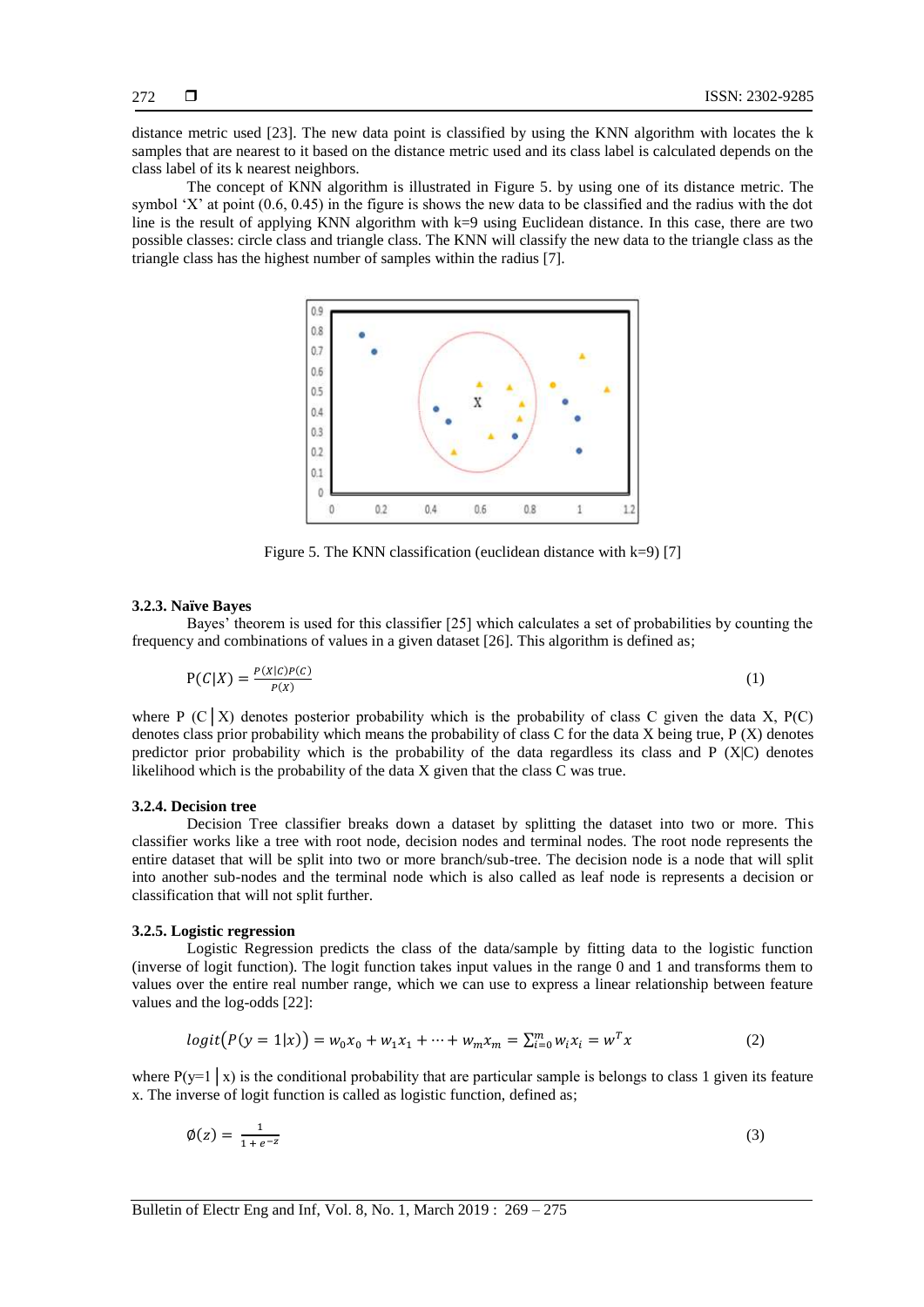Where z is the net input, the linear combination of weights and sample features can be calculated as;

$$
z = w^T x = w_0 + w_1 x_1 + \dots + w_m x_m \tag{4}
$$

#### **4. RESULTS AND ANALYSIS**

The classification of imaginary movements for each subject in this paper involves two classes: right hand vs left hand or left hand vs right foot. In this section, the classification result of imaginary movements by applying various classifiers in machine learning is tabulated and illustrated in tables and graphs respectively. The 10-fold cross validation technique is used to verify the results. The performance of classifiers is measure using accuracy and AUC (area under the curve). AUC used the concept of sensitivity and specificity which linked to true/false positives indices. Therefore it gives meaningful data compared to accuracy [27].

The result of the classifiers of all subjects is given in Table 3. It was observed that for classification between left hand and right foot using accuracy measurement, SVM give the highest result with 77.73% for the subject a and 71.18% for subject f. In AUC measurement, SVM, Logistic Regression and Naïve Bayes give the highest result with 86.16% for the subject a and 80.02% for subject f. For classification between right hand and left hand using accuracy measurement, Logistic Regression and Naïve Bayes give the highest accuracy, subject b with 66.34% and subject g with 79.23% respectively. In AUC measurement, SVM, Logistic Regression, Naïve Bayes give the highest accuracy with 72.20% for subject b and 89.09% for subject g. Figure 8 and Figure 9 shows the graph of comparison between accuracy and AUC measurement for left hand vs right foot and right hand vs left hand respectively.

| Table 3. Result for subject a, f, b and g |                                                     |       |             |                        |                   |             |       |         |  |  |
|-------------------------------------------|-----------------------------------------------------|-------|-------------|------------------------|-------------------|-------------|-------|---------|--|--|
|                                           | Left hand $&$ Right foot                            |       |             | Left hand & Right hand |                   |             |       |         |  |  |
| Classifier                                | a                                                   |       |             |                        | h                 |             |       |         |  |  |
|                                           | Accuracy AUC Accuracy AUC Accuracy AUC Accuracy AUC |       |             |                        |                   |             |       |         |  |  |
|                                           | (% )                                                | (%)   | (% )        | (% )                   | (% )              | (% )        | (% )  | $(\% )$ |  |  |
| <b>SVM</b>                                | 77.73                                               |       | 86.16 71.18 | 80.02                  | 66.01             | 72.20       | 78.89 | 89.09   |  |  |
| $k-NN$                                    | 76.73                                               | 85.24 |             | 69.50 78.08            | 60.98             | 67.71       | 76.23 | 87.35   |  |  |
| Logistic Regression                       | 77.40                                               |       | 86.16 71.01 |                        | 80.02 66.34 72.20 |             | 78.73 | 89.09   |  |  |
| Decision Tree                             | 77.40                                               | 84.60 |             | 67.82 75.94            | 64.01             | 69.08       | 76.21 | 87.48   |  |  |
| Naïve Bayes                               | 77.40                                               |       | 86.16 71.01 | 80.02                  |                   | 65.68 72.20 | 79.23 | 89.09   |  |  |



Figure 8. Accuracy and AUC measurement for motor imaginary left hand and right foot





*Motor imagery classification in Brain computer interface (BCI) based on EEG… (N. E. Md Isa)*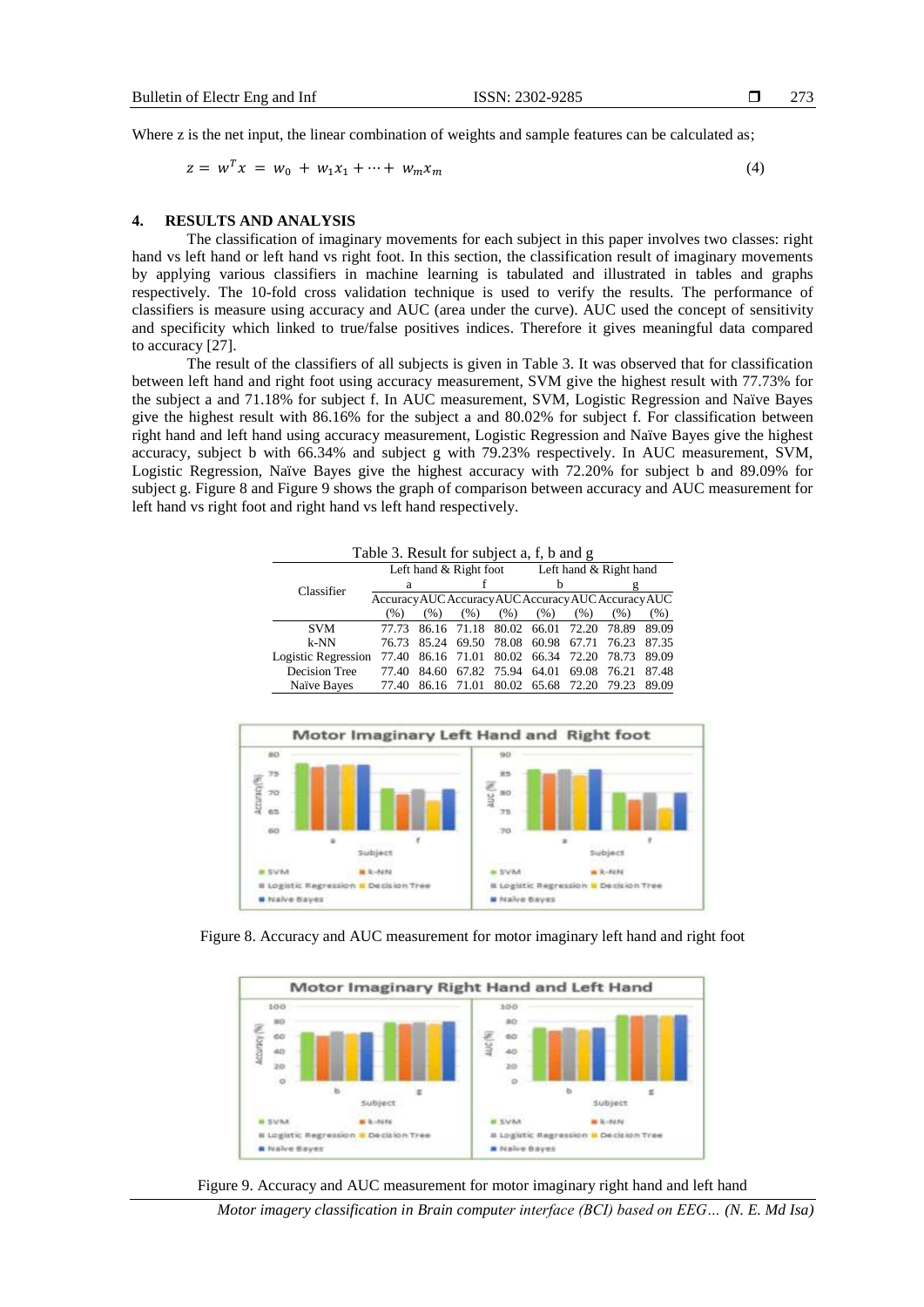## **5. CONCLUSION**

This paper focuses on the classification of the EEG signal for imaginary movements to analyze the performance of classifiers from the machine learning technique. Feature extraction of the signals is done by using FFT-LDA technique. There is five classifier are used to classify the data which are SVM, k-NN, Logistic Regression, Decision Tree and Naïve Bayes. The AUC measurement gives a better result compared to accuracy measurement. Best results were obtained using SVM, Logistic Regression and Naïve Bayes classifier with 89.09% by using AUC measurement. In future work, we will investigate how to improve this algorithm in getting a better result than existing results for EEG classification.

## **ACKNOWLEDGEMENTS**

The Dataset 1 of BCI Competition IV is provided by Berlin BCI group (Germany). In addition, the author would like to acknowledge the support from the Research Acculturation Grant Scheme (RAGS) (Grant No: 9018-0080) and Fundamental Research Grant Scheme (FRGS) under a grant number of FRGS/1/2015/ICT02/UNIMAP/01/1 from the Ministry of Higher Education Malaysia.

#### **REFERENCES**

- [1] B. Yang, H. Li, Q. Wang, and Y. Zhang, "Subject-based feature extraction by using fisher WPD-CSP in braincomputer interfaces," *Comput. Methods Programs Biomed*. vol. 129, pp. 21–28, 2016.
- [2] Z. Qiu, J. Jin, H. K. Lam, Y. Zhang, X. Wang, and A. Cichocki, "Improved SFFS method for channel selection in motor imagery based BCI," *Neurocomputing,* 2015.
- [3] M. Ming, L. Shaona, M. Haitao, M. Yuliang, and G. Yunyuan, "*Feature extraction method of motor imagery EEG based on DTCWT sample entropy*," in 34th Chinese Control Conference (CCC), 2015, pp. 3964–3968.
- [4] X. Tang, N. Zhang, J. Zhou, and Q. Liu, "Hidden-layer visible deep stacking network optimized by PSO for motor imagery EEG recognition," *Neurocomputing*, vol. 234, no. April 2016, pp. 1–10, 2016.
- [5] B. Yang, L. He, Q. Wang, C. Song, and Y. Zhang, "A preprocessing method of EEG based on EMD-ICA in BCI," Commun. *Comput. Inf. Sci.,* vol. 461, pp. 1–12, 2014.
- [6] J. Hong, X. Qin, J. Bai, P. Zhang and Y. Cheng, "A combined feature extraction method for left-right hand motor imagery in BCI," *2015 IEEE International Conference on Mechatronics and Automation (ICMA)*, Beijing, 2015, pp. 2621-2625.
- [7] N. E. Md Isa, A. Amir, M. Z. Ilyas, and M. S. Razalli, "*The Performance Analysis of K-Nearest Neighbors (K-NN) Algorithm for Motor Imagery Classification Based on EEG Signal*," in MATEC Web of Conferences, 2017, vol. 140, p. 1024.
- [8] A. Abraham et al., "Machine Learning for Neuroimaging with Scikit-Learn," *Frontiers in neuroinformatics*. vol. 8, no. February, pp. 1–10, 2014.
- [9] A. Smola and S. V. N. Vishwanathan, "Introduction to machine learning," *Methods Mol. Biol.,* vol. 1107, pp. 105–128, 2014.
- [10] J. Feng et al., "Towards correlation-based time window selection method for motor imagery BCIs," *Neural Networks*, vol. 102, pp. 87–95, 2018.
- [11] S. Kumar, A. Sharma, and T. Tsunoda, "An improved discriminative filter bank selection approach for motor imagery EEG signal classification using mutual information," *BMC Bioinformatics,* vol. 18, 2017.
- [12] Z. Qiu, J. Jin, H. K. Lam, Y. Zhang, X. Wang, and A. Cichocki, "Improved SFFS method for channel selection in motor imagery based BCI," *Neurocomputing*, vol. 207, pp. 519–527, 2016.
- [13] M. E. A. Abdel-Hadi, R. A. El-Khoribi, M. I. Shoman, and M. M. Refaey, "*Classification of motor imagery tasks with LS-SVM in EEG-based self-paced BCI*," 5th Int. Conf. Digit. Inf. Process. Commun. (CDIPC), pp. 244–249, 2015.
- [14] J. Kevric and A. Subasi, "Comparison of signal decomposition methods in classification of EEG signals for motorimagery BCI system," *Biomed. Signal Process. Control*, vol. 31, pp. 398–406, 2017.
- [15] J. Birjandtalab, M. Baran Pouyan, D. Cogan, M. Nourani, and J. Harvey, "Automated seizure detection using limited-channel EEG and non-linear dimension reduction," *Comput. Biol. Med*., vol. 82, pp. 49–58, 2017.
- [16] Siuly, H. Wang, and Y. Zhang, "Detection of motor imagery EEG signals employing Naïve Bayes based learning process," Meas. *J. Int. Meas. Confed.,* vol. 86, pp. 148–158, 2016.
- [17] A. Rakshit, A. Khasnobish, and D. N. Tibarewala, "*A Naïve Bayesian Approach to Lower Limb Classification from EEG Signals*," in 2016 2nd International Conference on Control, Instrumentation, Energy and Communication, CIEC 2016, 2016, pp. 140–144.
- [18] D. F. Adamatti, J. Silveira, and F. Carvalho, "Analyzing Brain Signals Using Decision Trees: An Approach Based On Neuroscience," *Rev. Eletrônica Argentina-Brasil Tecnol. Da Informação e da Comun.,* vol. 1, no. 5, 2016.
- [19] J. Camacho and V. Manian, "*Real-Time Single Channel EEG Motor Imagery based Brain Computer Interface*," in World Automation Congress (WAC), 2016, pp. 1–6.
- [20] B. Blankertz, G. Dornhege, M. Krauledat, K. R. Müller, and G. Curio, "The non-invasive Berlin Brain-Computer Interface: Fast acquisition of effective performance in untrained subjects," *Neuroimage*, vol. 37, no. 2, pp. 539–550, 2007.